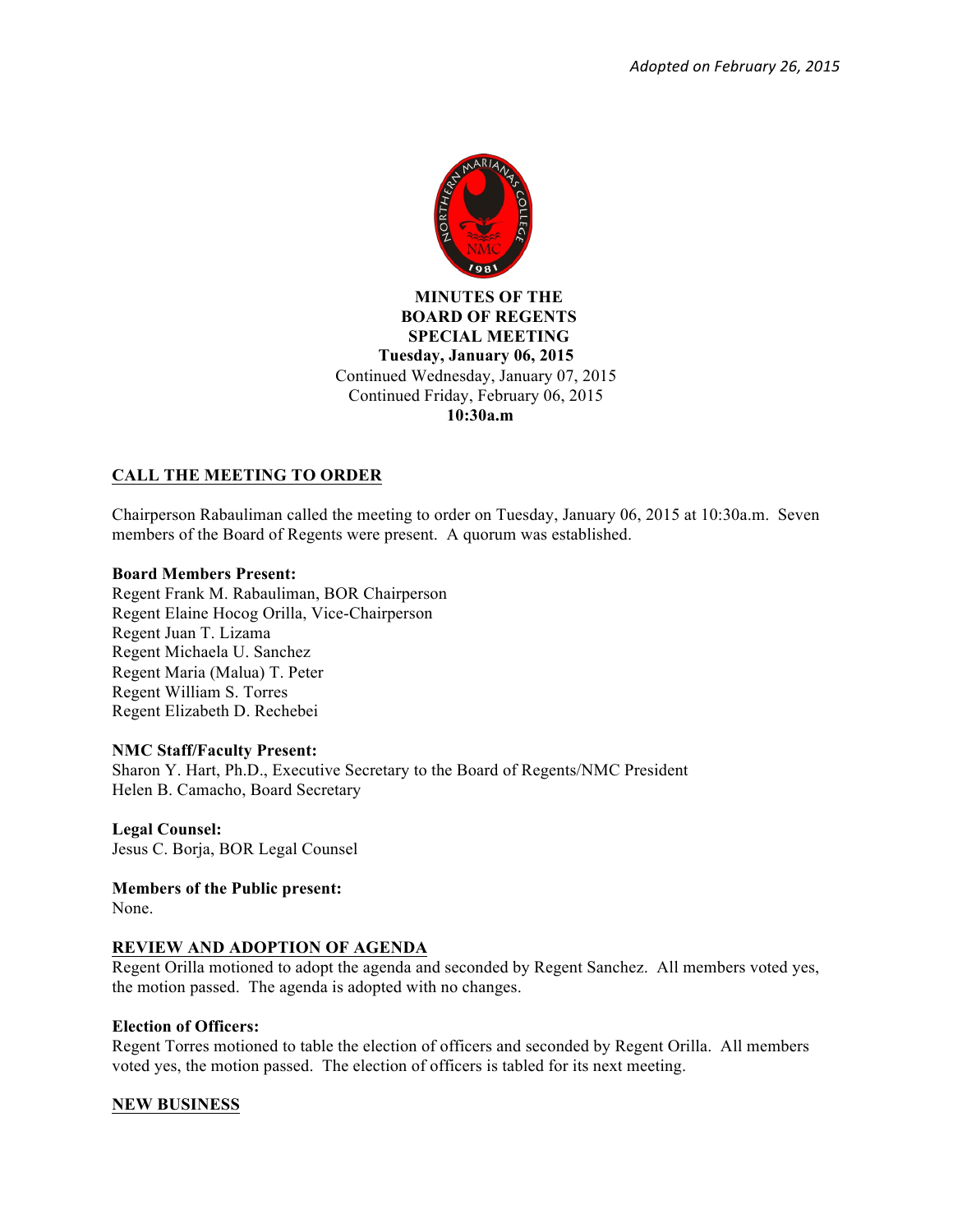## **Facility Financing (USDA/Local):**

Regent Torres briefed the board about a scheduled meeting coming up with Mr. Joe Diego, USDA Area Director. The purpose of this meeting is to engage with USDA about grant and facility financing opportunities. The board was invited to attend. Regent Torres provided a brief history of the status of the facility master plan. The board adopted the BECA facility master plan in 2011. Subsequently, the board made a decision to make the current campus a permanent one. He added that despite all of the board and college's efforts, financing it has proven to be a challenge.

### **Board Action:**

Regent Orilla motioned to recess the meeting at 10:52a.m. The meeting will resume at 3:00p.m on January 06, 2015.

For the record, Regent Rechebei joins the meeting.

Chairperson Rabauliman called the meeting back to order at 3:18p.m. on Tuesday, January 06, 2015.

### **EXECUTIVE SESSION**

Regent Orilla motioned to move into executive session and seconded by Regent Peter. Executive session ended at 4:00p.m. Upon convening the meeting, the board did not take any actions.

Special meeting recessed at 4:00p.m and will continue on Wednesday, January 07, 2015 at 9:30a.m.



**MINUTES OF THE BOARD OF REGENTS SPECIAL MEETING** Tuesday, January 06, 2015 **Continued Wednesday, January 07, 2015**  Continued Friday, February 06, 2015 **9:50a.m**

## **CALL THE MEETING TO ORDER**

Chairperson Rabauliman called the meeting back to order at 9:50a.m. on Wednesday, January 07, 2015. All seven members were present. A quorum was established.

#### **Board Members Present:**

Regent Frank M. Rabauliman, BOR Chairperson Regent Elaine Hocog Orilla, Vice-Chairperson Regent Juan T. Lizama Regent Michaela U. Sanchez Regent Maria (Malua) T. Peter Regent William S. Torres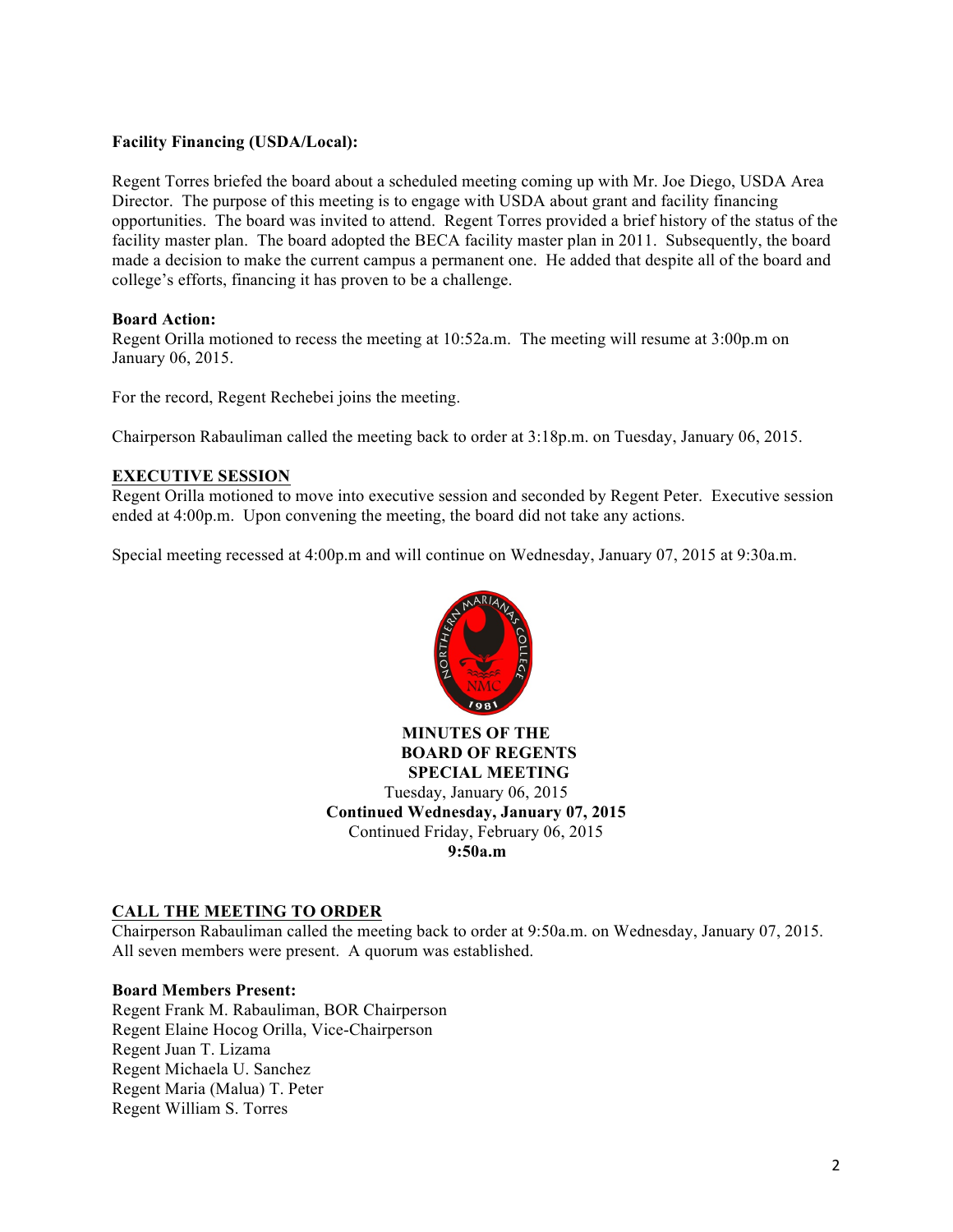Regent Elizabeth D. Rechebei

### **NMC Staff/Faculty Present:**

Sharon Y. Hart, Ph.D., Executive Secretary to the Board of Regents/NMC President Helen B. Camacho, Board Secretary

### **Legal Counsel:**

Jesus C. Borja, BOR Legal Counsel

**Members of the Public present:**  None.

### **EXECUTIVE SESSION**

Regent Sanchez motioned to go back into executive session and seconded by Regent Peter. All members voted yes, the motion passed. Upon returning from executive session, no action was taken. The board recessed its meeting subject to the call of the Chair.



### **CALL THE MEETING TO ORDER**

Chairperson Rabauliman called the meeting back to order at 9:35a.m. on Friday, February 06, 2015. All seven members were present. A quorum was established.

#### **Board Members Present:**

Regent Frank M. Rabauliman, BOR Chairperson Regent Elaine Hocog Orilla, Vice-Chairperson Regent William S. Torres Regent Juan T. Lizama Regent Maria (Malua) T. Peter Regent Michaela U. Sanchez Regent Elizabeth D. Rechebei

#### **NMC Staff/Faculty Present:**

Sharon Y. Hart, Ph.D., Executive Secretary to the Board of Regents/NMC President Helen B. Camacho, Board Secretary

**Legal Counsel:**